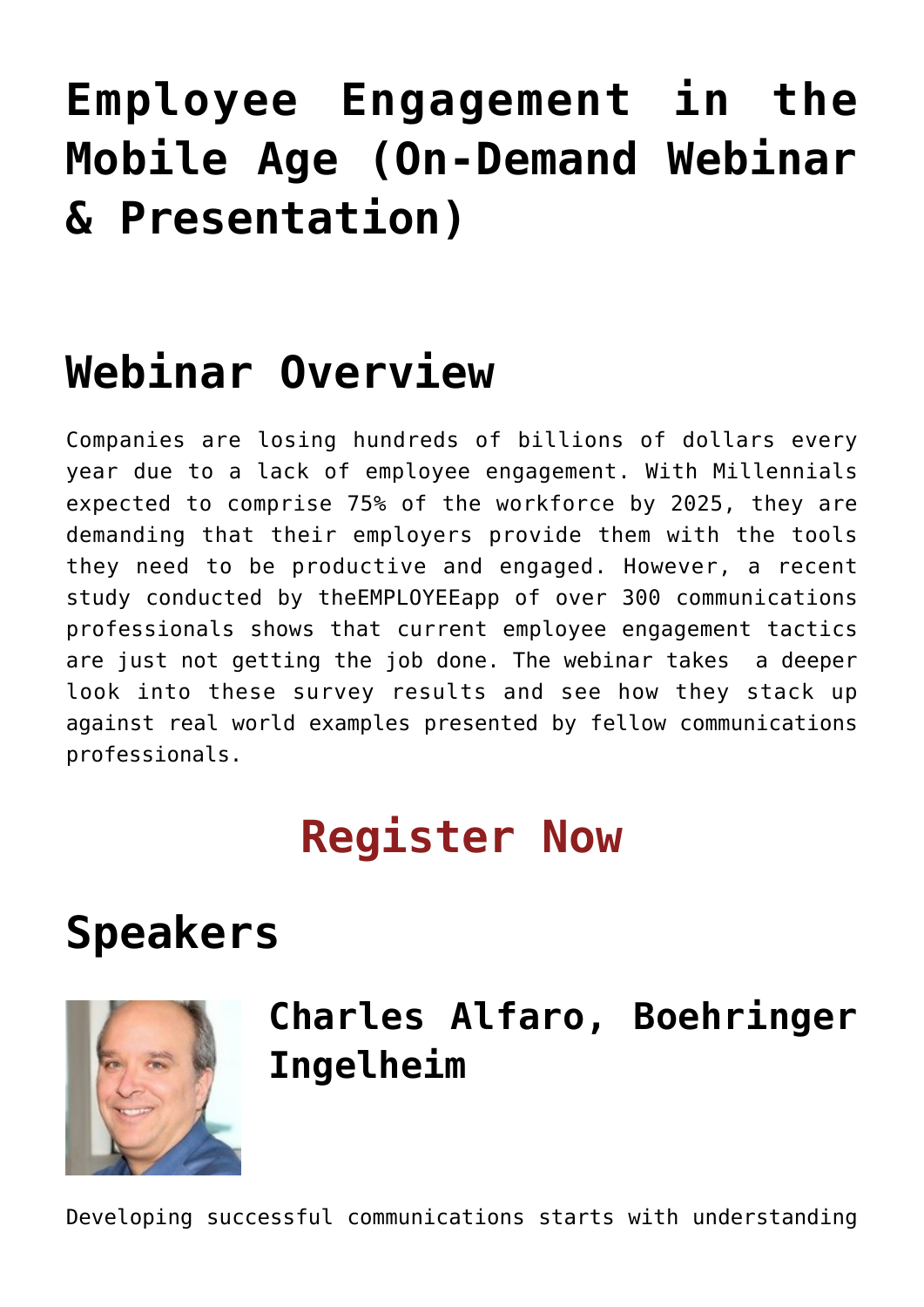a company's vision, direction and goals. During the past 30 years Charles Alfaro has specialized in the development of strategic, creative and authentic communications, designed to increase the visibility and reputation of companies, brands and executives. He has had success in different industries, including consumer, health care, business-to-business and sports. Charles has led communication teams and worked with CEOs and senior executives at such major companies as Roche, Cadbury Schweppes and Boehringer Ingelheim. His background includes experience in nearly every facet of communications, including: corporate PR, focusing on reputation management and crisis communications; launch campaigns, media relations and PR programs for a number of well known brands, such as Tamiflu®, Xenical®, Dr Pepper®, Snapple®, Trident®, Dentyne®, POWERade®, vitaminwater® and smartwater®; executive communications; as well as internal and employee communications, and change management.



#### **Kandiss Bigler, Meridian Healthcare Partners**

Kandiss Bigler is Director of Communications, Lean Six Sigma for Meridian Healthcare Partners, the management consulting firm for Kern Medical Center. In her current role, Kandiss manages the day to day internal communication between leadership, employees and physicians. Kandiss is also responsible for coordinating marketing campaigns for the hospital and sits on the Hospital Authority Communication Subcommittee which is currently going through a rebranding effort. Prior to Meridian Healthcare Partners, Kandiss began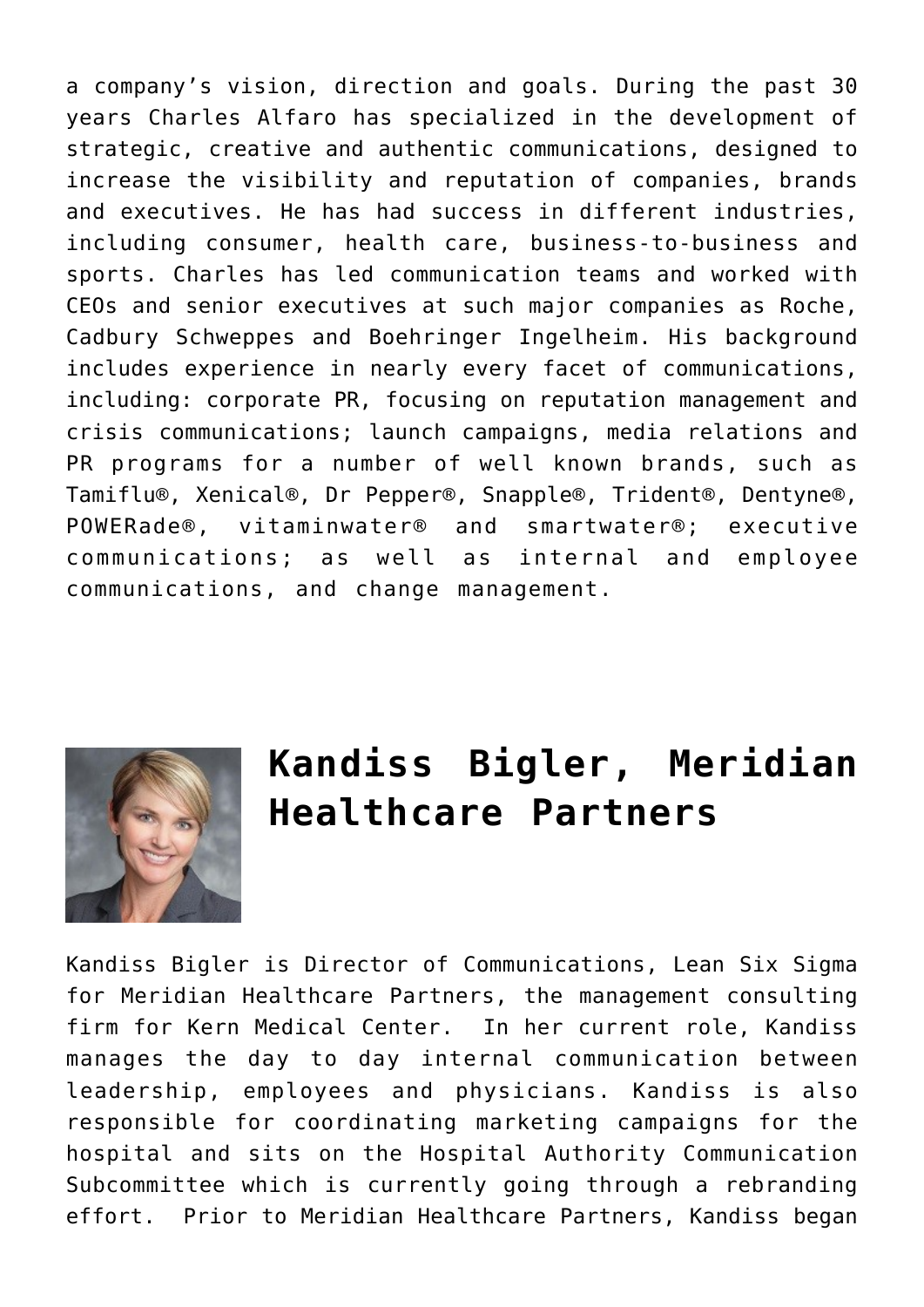her career in healthcare as a Project Manager at Managed Care Systems, where she was the working directly with Blue Shield on the implementation of the Trio product in Kern County. Kandiss relocated from San Diego where she was Director of Communications for Southwest Value Partners, a real estate investment firm in San Diego. Kandiss is green belt certified in Lean Six Sigma and has a Masters in Kinesiology from CSU, Fresno and an MBA from San Diego State.

#### **Jeff Corbin, APPrise Mobile**

As a public and investor relations consultant for the past 15 years, Jeff Corbin is pioneering the use of technology in the communications industry as the founder of APPrise Mobile, a business-to-business/enterprise native app platform that includes theEMPLOYEEapp®, for internal communications; theIRapp®, for public companies; theCOMMSapp™, for external communications; and theCONFERENCEapp™, for investor, analyst and other conference and event communications. Jeff also serves as the CEO of KCSA Strategic Communications, and has consulted with hundreds of private organizations as well as NASDAQ and NYSE listed companies. Through this experience, he understands how organizations communicate with their targeted audiences, how these audiences consume information as well as the importance of technology to facilitate the direct connection between a company and its audience. Jeff holds a bachelor's degree from Cornell University and a law degree from the Benjamin N. Cardozo School of Law. You can follow and connect with Jeff on Twitter @jcorbinIR.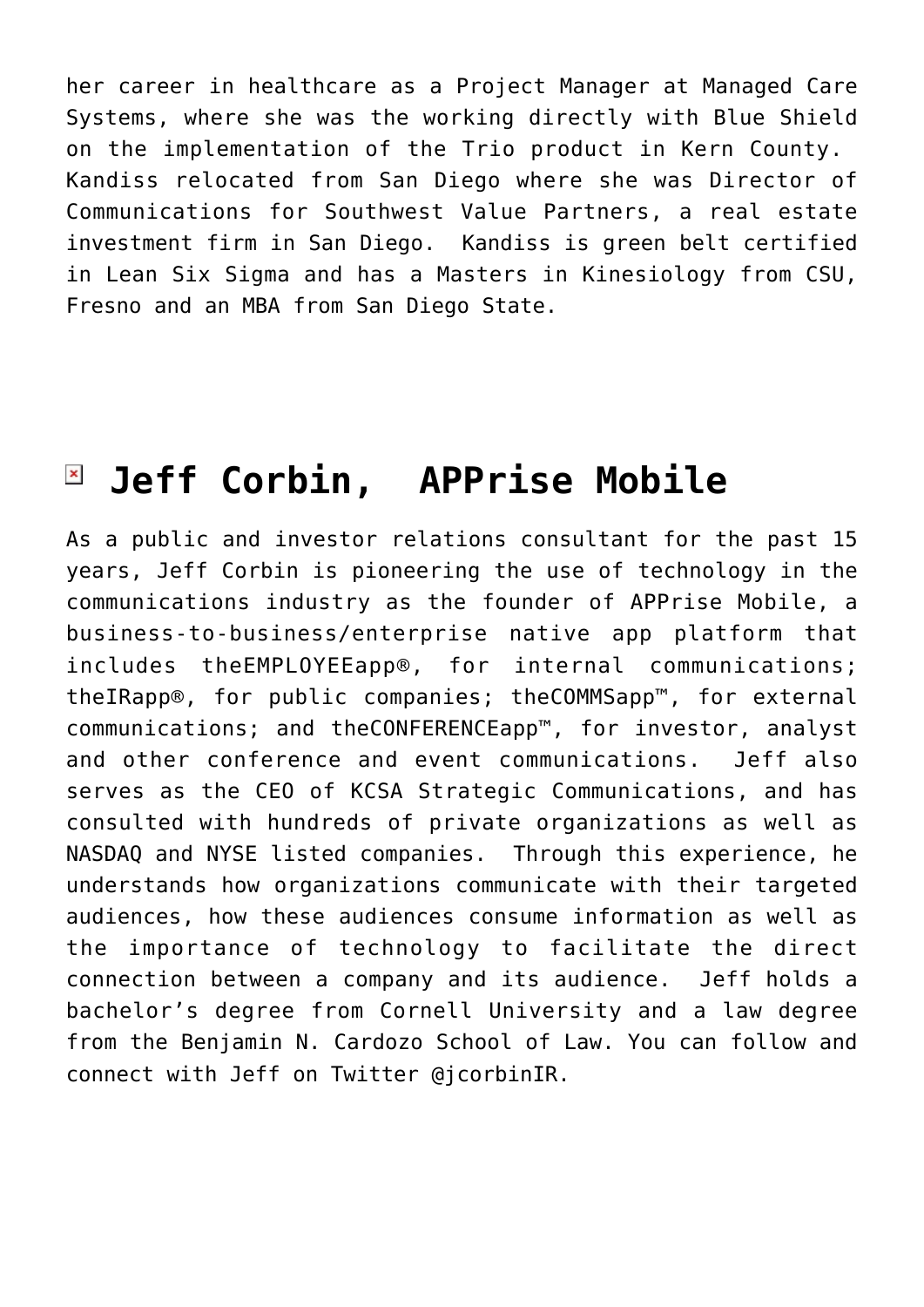

### **Johanna Danaher, Pfizer Inc.**

Johanna Danaher, a native New Yorker received her B.A. in Zoology and an interdisciplinary concentration in Public Relations from the University of Maine, Orono, ME, in 1995. Johanna has been a member of the Talent and Organizational Performance team at Pfizer for over 15 years and has worked in a variety of talent functions including university relations, full-cycle recruiting, employment branding, project management, strategy integration, and employee communications. Currently Johanna is leading efforts to create and deliver *simple, intuitive, and reliable* solutions to effectively communicate information on Pfizer's people and talent processes*.* Her work focuses on increasing alignment of communications across talent platforms and initiatives, streamlining communications processes, and improving access to Talent information to more effectively meet end-user information needs. She is accountable for developing and continually improving Pfizer's internal Talent Portal as the destination of learning for colleagues, managers and senior leaders.

## **[Register Now](https://www.webcaster4.com/Webcast/Page/10/11615)**